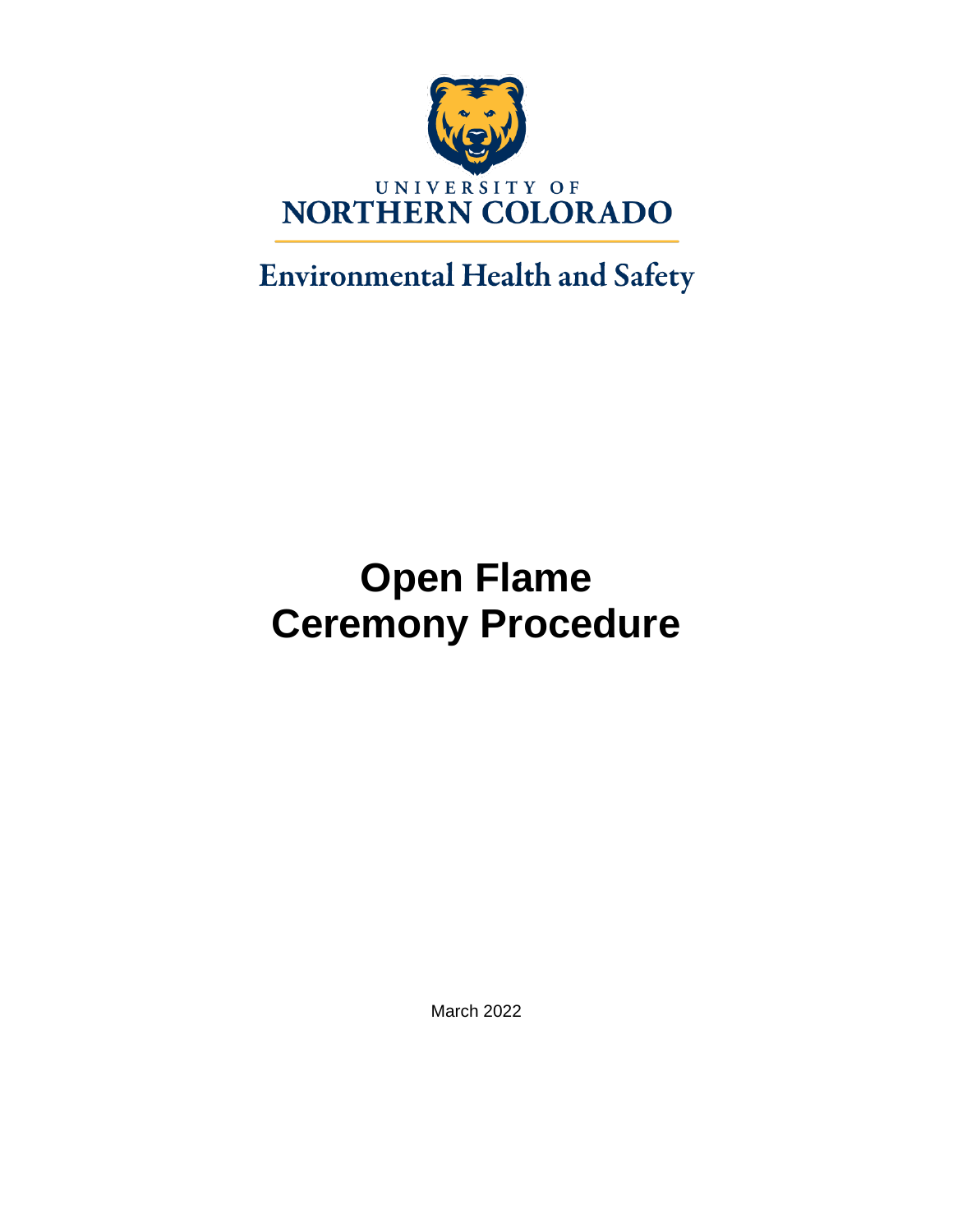

### **Environmental Health and Safety**

## *Open Flame Ceremony Procedure*

## **Table of Contents**

- I. General
- II. Restrictions
- III. Permit Request

Request Ceremony Event

Approval or Denial Process

- IV. Ceremony Procedure
- V. Candles, Incense, and Open Flame Safety Requirements

Disposal of Candles, Incense, and Open Flame Devices

- VI. Emergency Information
- VII. Recordkeeping

#### **Appendix**

Appendix A – Open Flame Ceremony Permit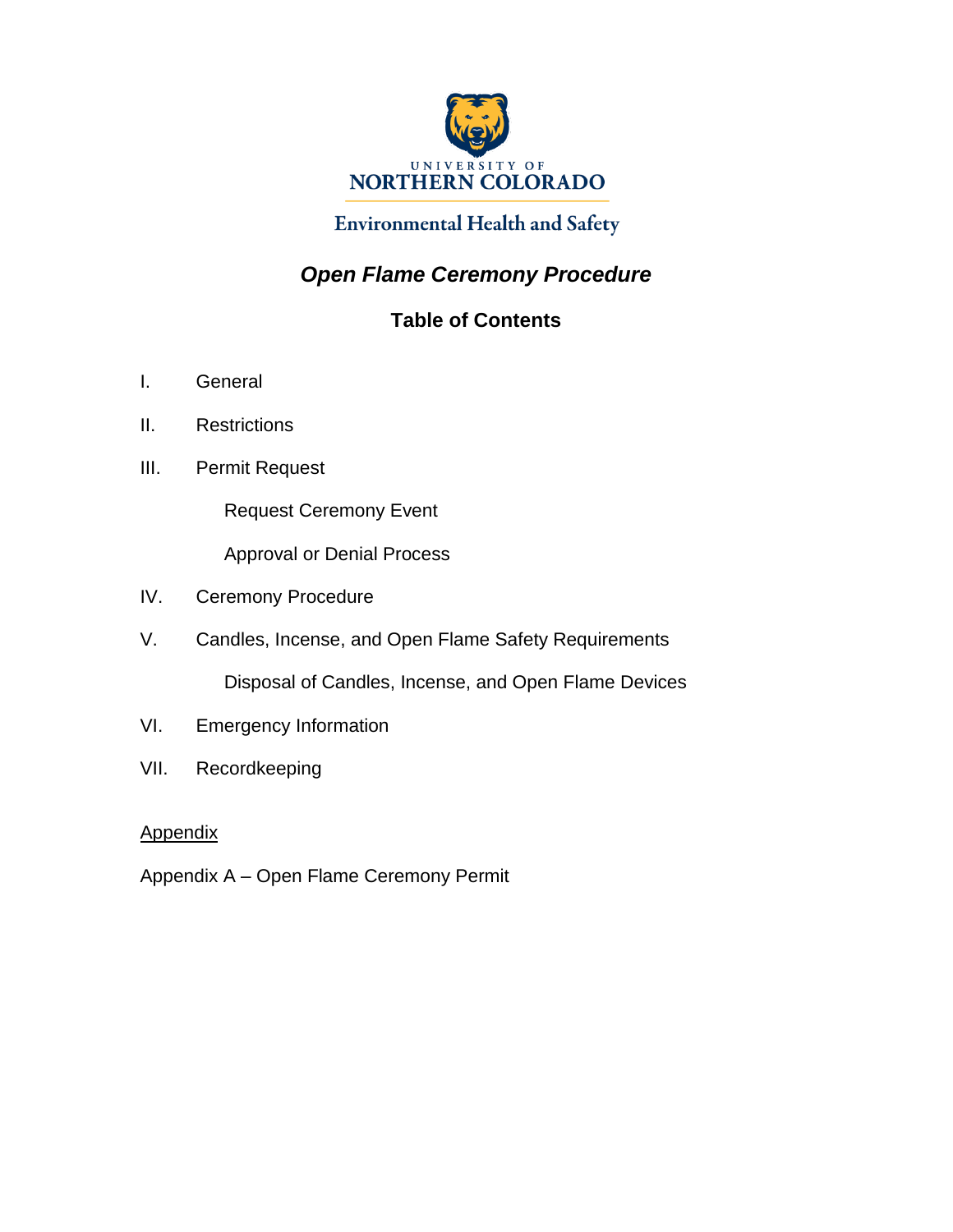

## *Open Flame Ceremony Procedure*

#### I. **GENERAL**

The University recognizes that students, faculty, and staff engage in a variety of ceremonies. This procedure is to provide guidance to the University community engaging in these types of ceremonies.

Generally, the use of open flames (including those found in candles), cigarettes, hookah, and incense are not allowed in university-owned residence halls, apartments, and houses. However, candles, incense, and open flame devices may be used subject to certain restrictions (see Section II).

#### II. **RESTRICTIONS**

Upon prior written approval by Environmental Health and Safety (EHS), candles, incense, and/or open flame devices may be used during religious, cultural, or honorary events and ceremonies. Candles, incense, or open flames may be used in designated spaces (i.e. lounges) in university-owned residence halls, apartments, and houses. Designated space(s) will be identified on the approved permit. Plants used for a ceremony may include sage, sweetgrass, and cedar.

#### III. **PERMIT REQUEST**

#### Request Ceremony Event

To request an open flame ceremony type event, an Open Flame Ceremony Permit (Appendix A) must be completed and submitted to the EHS office a minimum of ten (10) days before the ceremony date.

#### Approval and Denial Process

EHS will review the permit to determine if the request will be approved or denied. The reviewing process will include, but is not limited to:

- Location of the ceremony;
- Type of candles, incense, or open flame device being used;
- Number of participants;
- Fire Alarm (smoke detection) System in the room and area;
- Ventilation system in the room and area;
- Exits and room setup;
- Health and/or medical concerns; and
- Name of contact at the relevant department (e.g. Housing) regarding the permit request.

Approval can be given by the Environmental Health and Safety Department or AVP of Facilities Management.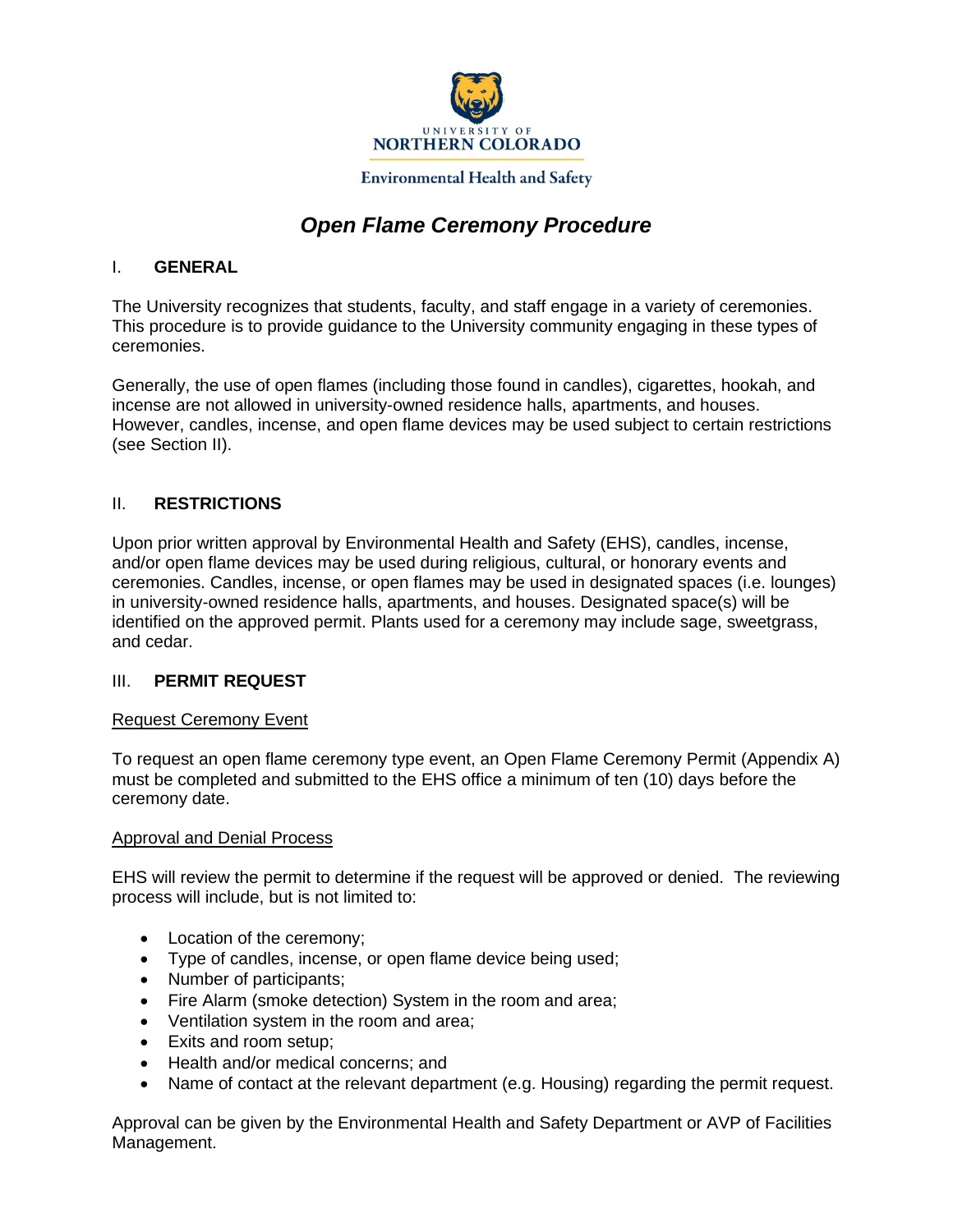#### IV. **CEREMONY PROCEDURE**

Once an approved permit is obtained, the ceremony may proceed only on the date and time stated on the permit. A copy of the approved permit must be present, at the designated area, during the ceremony. The following requirements shall be followed during the ceremony:

- UNC Police Department shall be notified 30 minutes before the beginning of the ceremony.
- Section V, below (Candles, Incense, and Open Flame Safety Requirements), must be followed during the ceremony event.
- During the ceremony, an individual (who is not a participant in the event) shall be assigned to keep a fire watch and shall have a fire extinguisher present. The fire watch shall be present when the event begins and until all candles, incense, or open flames are extinguished and have stopped burning.
- Flames shall be immediately extinguished properly at the conclusion of the ceremony.
- Once the ceremony is complete and all items have stopped burning. University Police Department shall be notified that the ceremony is finished.

Students, faculty, and staff may be held financially accountable for any damage to person or property that results from a violation of this procedure and disciplinary action may be taken against any person involved in such violation. Individuals who provide or contribute materials to burn or who ignite or attempt to ignite flammable materials, in addition to what is listed on the permit, will be considered in violation of this procedure and any such actions may violate state and city regulations.

#### V. **CANDLE, INCENSE, AND OPEN FLAME SAFETY REQUIREMENTS**

If the permit is approved, the following requirements are required for candles, incense, or open flame devices:

- No person under the age of 16 will be allowed to hold or light a candle, incense, or open flame (unless approved by Environmental Health and Safety).
- Candles, incense, or open flame devices must be under constant supervision and shall not be unattended while burning.
- Candles, incense, or open flame devices shall be lit only during the ceremony.
- Candles, incense, or open flame devices must not be placed on windowsills or other areas that are unstable or where they could come into contact with curtains or other hanging objects.
- Candles, incense, or open flame devices will not be permitted in areas where occupants are standing in aisles or exits.
- Readily combustible materials, including draperies, curtains, and papers, must be a minimum of three (3) feet away from any candle, incense, or open flame.
- Lighted candles must be placed in a non-combustible candle holder or container.
- No lit candle may be held without a holder or collar.
- Each candleholder shall have an upturned collar, 4 inches in diameter, to keep any hot wax from dripping onto a person's hand, clothing, or the floor. The candle holder shall be made of noncombustible materials (not cardboard).
- Hand-held, lighted candles shall not be passed from one person to another.
- Candlesticks may not be used that exceed four (4) inches in height.
- Candles must be burned upright.
- Approved use of stick incense must be burned in such a manner that hot ashes do not contact any combustible material or cause damage to any surface upon which they fall.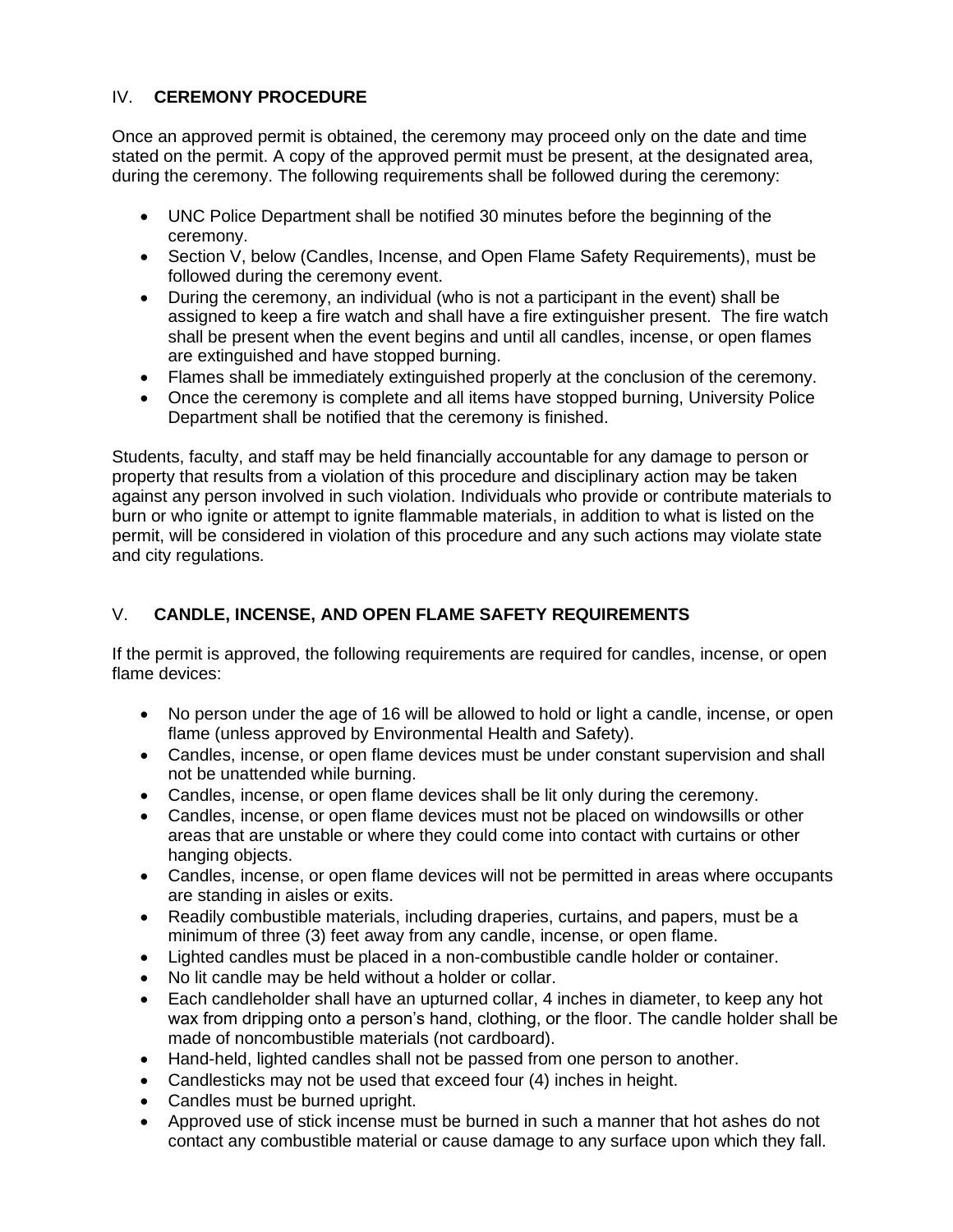• Candles, incense, or open flame devices must not be used in close proximity to active heat and smoke detectors or sprinkler heads in such a way that the heat or smoke might activate the devices.

#### Disposal of Candles, Incense, or Open Flame Devices

- Position candlestick or open flame device in a non-combustible pan containing one-half inch of water. The pan must be large enough to catch the candle(s) if they fall.
- During the cooling process, place the pan on a table or desk completely clear of other materials and away from shelves and open windows.
- Place sage, cedar, and sweetgrass in a non-combustible container with an airtight lid.
- Once all candles, incense, and open flame devices are completely cooled, they shall be removed from the premises immediately after the ceremony.

#### VI. **EMERGENCY INFORMATION**

In the case of an emergency, the University Police Department must be contacted immediately at 911 or (970) 351-2245.

In case of an uncontrolled fire, use a fire extinguisher if safe to do so. Otherwise, evacuate the building and contact the University Police Department.

#### VII. **RECORDKEEPING**

Completed Open Flame Ceremony Permit (Appendix A) shall be kept on file, in EHS Department for a minimum of one (1) year after the event completion date.